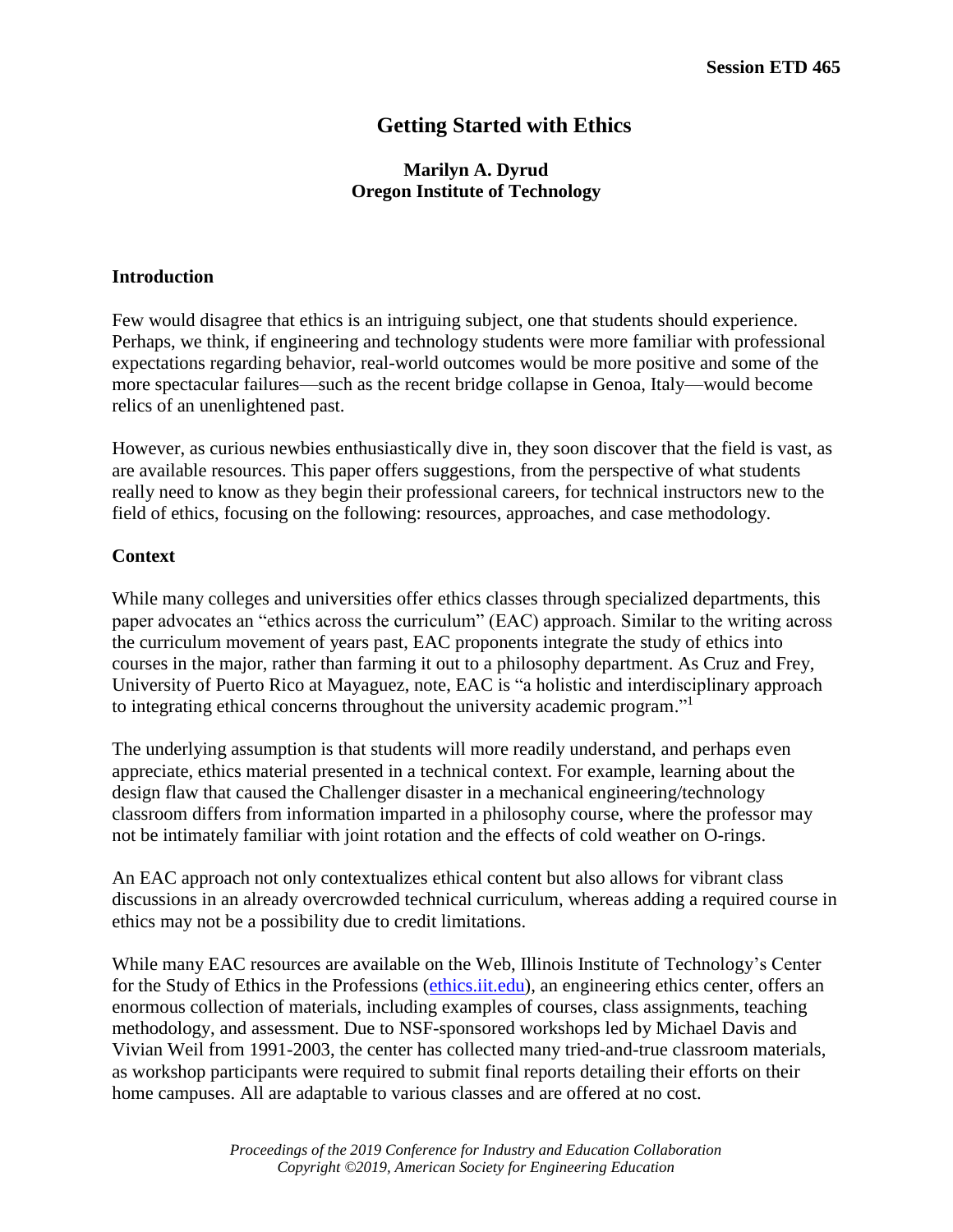# *Why Teach Ethics?*

Using an EAC approach does not mean relying on guest speakers to provide ethical content. Rather, technical instructors act as facilitators to accomplish what Michael Davis has identified as primary goals:

- Increased ethical sensitivity
- Increased knowledge of relevant standards of conduct
- Improved ethical judgment
- Improved ethical will-power (that is, a greater ability to act ethically when one wants to) $2$

For faculty, this means engaging in self-improvement, for teaching ethics is difficult if instructors know little about the field. Fortunately, even though ethics has a 2,500-year history, resources abound, as detailed throughout this paper.

## *Why Study Ethics?*

ABET outcomes offer a pragmatic reason for learning (and teaching) ethics; as noted in Criterion 3(f) in the engineering program criteria, students should demonstrate "an understanding of professional and ethical responsibility."<sup>3</sup> ETAC criteria for four-year programs are similar; among numerous outcomes, Criterion 3(i) includes "an understanding of and a commitment to address professional and ethical responsibilities including a respect for diversity." 4

Beyond practical concerns of addressing ABET or even FE exam requirements, there are more compelling reasons for studying ethics. As Michael Davis notes, ethics is inherent in engineering: "Knowing engineering ethics is as much a part of knowing how to engineer as knowing how to calculate stress or design a circuit is."<sup>2</sup> In that sense, every engineering decision is also an ethical decision, every design change involves ethical deliberation, and every engineering action has an ethical companion.

In fact, students studying engineering and engineering technology already have achieved a modicum of ethical reasoning courtesy of their technical curriculum. They are familiar with an ethical decision-making pathway due to the design process. They are familiar with alterative actions and the need to examine the viability of each. They are familiar with risk possibilities. What they are not familiar with is the language of philosophy. As an ancient field of study, philosophy has a rich technical vocabulary, one generally foreign to our students. But that deficit is easily overcome.

# **Resources**

As noted above, resources related to engineering ethics are depressingly vast. A simple Google search of the term yields more than half a billion sources, unsearchable in multiple lifetimes. Even narrowing the search to just one event, such as the Challenger disaster, yields five million sites, including some ethically questionable photos of astronauts' *in situ* remains. In addition,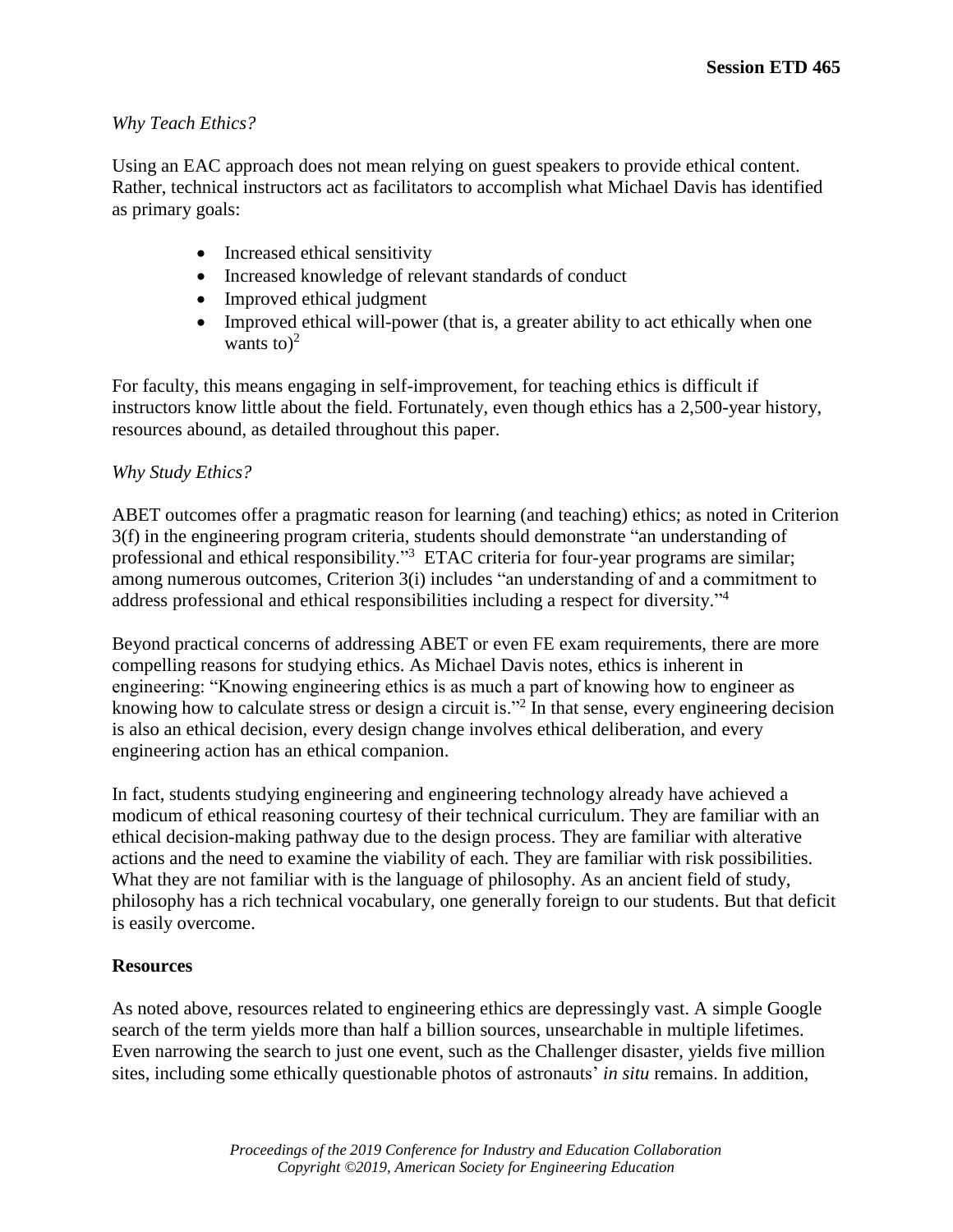thousands of traditional books and articles detailing various aspects of engineering ethics exist for the curious scholar to peruse. The net effect is overwhelming.

Technical instructors, however, do not need to be intimately familiar with all ethical theories, historical trends, cases, and eminent philosophers. In fact, to adequately prepare their students for professional life, a limited number of items are relevant. Gleaned from this author's 20 years of experience teaching ethics, the following are most relevant for engineering and technology students.

## *Theories*

Three theories, in particular, are most appropriate for an analysis of questionable engineering situations: deontology, consequentialism, and utilitarianism. Deontology and consequentialism (or teleology) offer contrasting approaches to an ethics situation. "The ends justify the means" is a consequentialist statement, with the focus on product (ends). Deontology, however, focuses on the process (means) to the ends. The distinction is crucial in ethical analysis. Utilitarianism, or making a decision that yields "the greatest good for the greatest number," was first articulated by Jeremy Bentham in the 18th century and later expanded by Victorian ethicist John Stuart Mill. For instructors unfamiliar with moral philosophy, the *Internet Encyclopedia of Philosophy* [\(www.iep.utm.edu\)](http://www.iep.utm.edu/), with entries contributed by more than 300 doctoral-level ethics scholars, offers easily digestible information on a host of ethics-related topics, conveniently alphabetized.<sup>5</sup>

#### *Issues*

While any ethical situation evidences numerous ethical issues, the technical nature of engineering work makes the following most applicable for students.

*Whistleblowing*. This action occurs when a current or former employee reports wrong-doing to an outside entity, such as a media outlet or an appropriate government agency. Students are particularly interested in this topic when applied to cases such as Challenger (whistleblowing before a Congressional investigatory committee), Karen Silkwood (whistleblowing to a newspaper), various pharmaceutical companies (whistleblowing to government agencies).

*Impacts of Technology*. The dizzying pace of technological development is attended by a whole host of ethics concerns. In addition to the obvious issues in the computer industry, such as hacking or identity theft, unintended consequences may cause anxiety or apprehension. Security concerns, for example, have spawned a new industry of protection, along with previously unconsidered workplace impacts. As reporter Jonathan Listner has suggested, "Technology moves at a pace that can easily outruns ethical standards surrounding its use."<sup>6</sup> Instructors interested in this topic should consult Langdon Winner's *The Whale and the Reactor*, a very thoughtful, compelling rumination on technology and society.<sup>7</sup>

*Moral Responsibility*. This attribute relates to either an individual or a corporate explicit assumption of accountability for a given action. For example, one of the most famous ethics cases in structural engineering is the 1981 collapse of the Hyatt Regency walkways in Kansas City, when more than 100 people were crushed by tons of cascading concrete. Engineer of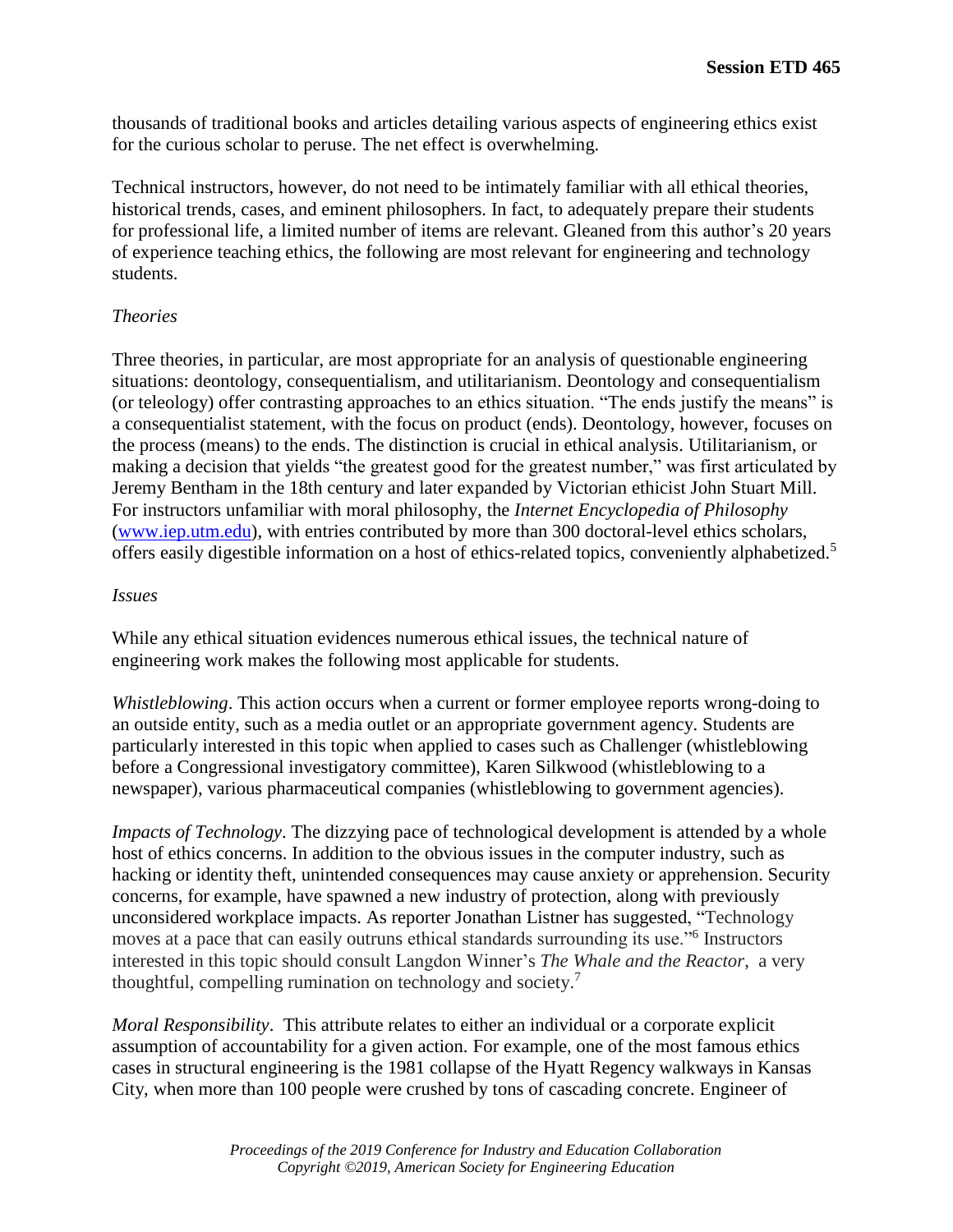record, Jack Gillum, commented in an interview decades after the disaster, "Responsibility and ethics go hand in hand. All engineers or engineering candidates must learn the enormous responsibility they assume to earn the right to be called Engineer of Record or Engineer in Responsible Charge."<sup>8</sup> While the cause of the tragedy was attributed to a design change emanating from the steel manufacturer, Havens Steel Company, the event changed the course of Gillum's life and haunted his post-disaster actions. John Ladd, Brown University, has written extensively on the issue of moral responsibility and serves as an important resource.<sup>9</sup>

*Macro and Microethics*. Distinguishing between these two subjects may help instructors organize the ethical content of a technical course. According to Herkert et al., microethics are associated with the actions of individual engineers.<sup>10</sup> Macroethics, as the name suggests, involve larger considerations, such as the "inherent (and unavoidable) impact on society."<sup>11</sup> For instructors using the case method (detailed below), choice of an approach dictates case selection.

Or instructors may choose a hybrid approach, as some cases encompass both. For example, the 1928 St. Francis Dam collapse illustrates microethical concerns related to self-made engineer William Mulholland, as well as macroethical considerations regarding dam construction in deep valleys without appropriate soil testing or geological investigation for evidence of paleoearthquake/landslide activity, and rerouting water from the Owens Valley in northern California to benefit the rapid expansion of Los Angeles and environs. This case led to important outcomes: registration of engineers, Proctor soil compaction test requirements, and mandatory geological exploration. 12

*Safety*. If students assimilate only one thing from ethical material in a technical class, it is that safety is their primary professional obligation. In all engineering codes of ethics, it is the first fundamental canon: "Hold paramount the safety, health, and welfare of the public."<sup>13</sup> Especially as entering freshmen, many engineering and technology students are simply interested in designing, building, and tinkering with physical objects without regard for use and impact. However, since we live in a technological cocoon of sorts, the fruits of engineering ingenuity affect us all, every hour of every day, in multiple venues;<sup>14</sup> technology defines who we are and how we live. Since engineers and technologists create that technology, recognition that their primary professional obligation is enhancing and maintaining safety standards is essential. While many resources are available, instructors new to ethics may find Vesilind and Gunn's studentoriented *Hold Paramount* (2015) to be of particular interest. This slim volume offers multiple scenarios, suitable for classroom usage, associated with an engineer's duty of safeguarding the public.<sup>15</sup>

*Sustainability*. Statements regarding sustainability are the most recent additions to engineering ethics codes. The ASCE, for example, added an essential phrase to the first fundamental canon in 2009: "strive to comply with the principles of sustainable development in the performance of their professional duties,"<sup>16</sup> representing a distinct departure from the prior "rape and pillage" mentality of land developers or the planned obsolescence built into electronic gadgetry, which has spawned mountains of electronic waste. Again, numerous resources are available on this very contemporary topic, including a number located on university websites. Vanderbilt's Center for Teaching, for example, includes a wealth of information on sustainability and teaching tips, along with links to other sources.<sup>17</sup>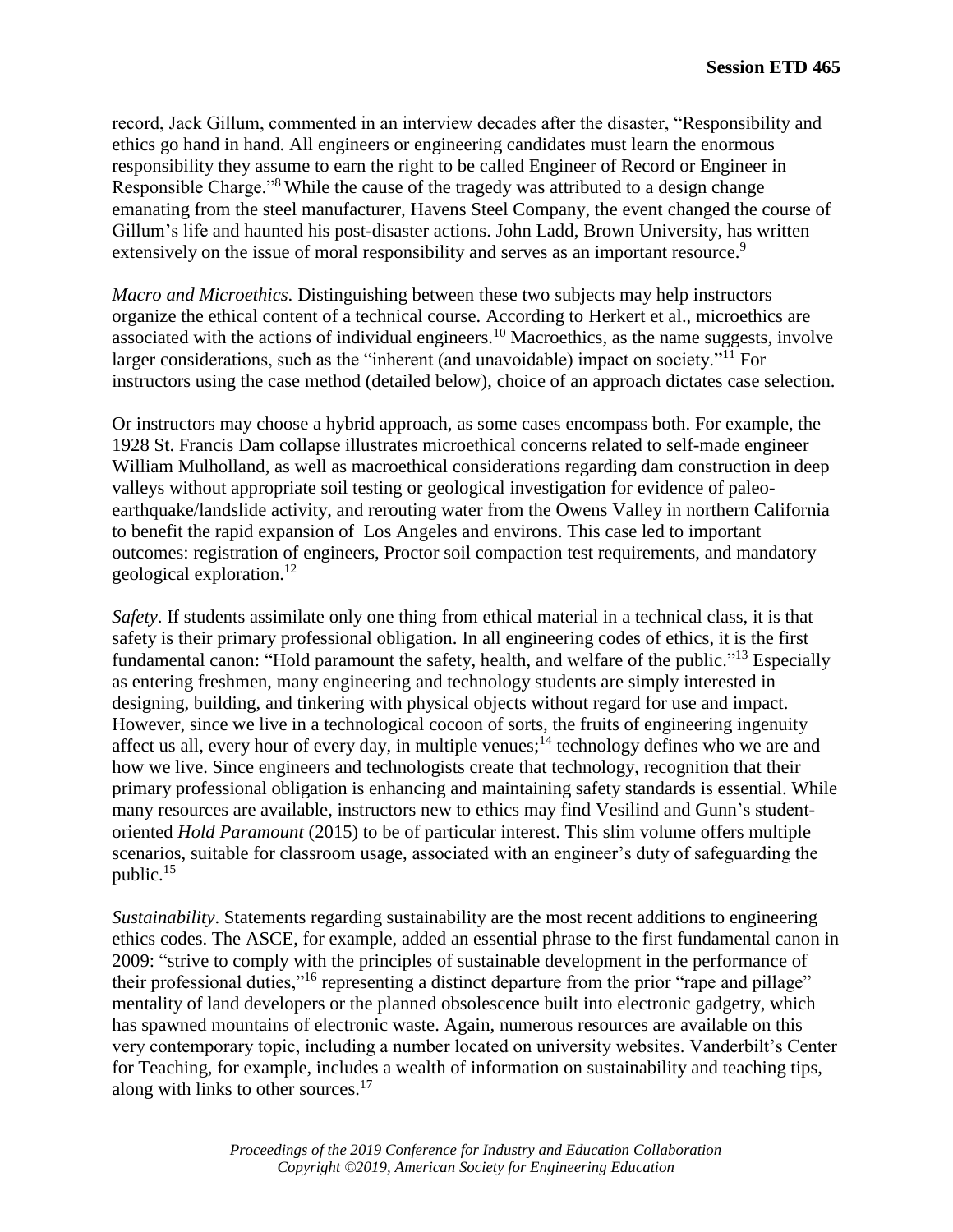# *Concepts*

In addition to the items explained above, some overall concepts are helpful to orient instructors new to ethics.

*Do No Harm*. As the prime directive of ethics, all professionals should refrain from actions that result in harm of any type: physical, psychological, financial, legal. Initially associated with medicine and erroneously ascribed to the Hippocratic Oath, *primum non nocere* came into widespread usage in the early 20th century<sup>18</sup> and has served as a guide for professional practice in any area related to the public good. Engineering codes capture this concept in Fundamental Canon #1, and public safety is at the forefront of a designer's mind, especially those working with structures and consumer products.

It is important to note, however, that changing times and fluctuating social/political mores may redefine what constitutes "harm." During World War II, German engineering firms designed items that would be unconscionable now: IG Farben (Zyklon B), Topf und Soehne (crematoria), Krupp (military machinery and armaments), and Siemens (electrical components), among the most prominent. All was accomplished in the name of the public good (that is, Aryan public good). More disturbingly, notable American firms were also involved: Ford Motor Company, IBM, Bayer, to name but a few. Instructors interested in this aspect of engineering ethics should consult Eric Katz's excellent anthology, *Death by Design*. 19

*Moral Imagination*. This is an extremely important concept related to the varied "realities" of an ethical situation. Coined by Pat Werhane of the Darden School of Business, the term "moral imagination" refers to an ability to examine a situation from multiple points of view. An automobile accident, for example, may involve several people: the person(s) who caused the crash, the person(s) in the other vehicle, bystanders, perhaps even nearby law enforcement. Authorities attempting to reconstruct the incident must take into consideration the observations of participants and bystanders, each of whom "saw" something slightly different and each taking on different social roles, according to their proximity to the incident and as defined by an overall "framing narrative" that allows us to organize perception.<sup>20</sup>

Werhane and Moriarty use the example of Dennis Gioia, Ford Motor Company recall coordinator in the 1970s. Despite complaints from Ford Pinto owners and a number of deaths, Gioia did not issue a recall notice for the vehicles; he had morally blinded himself to the ethical issues, he said, "mainly because they did not fit an existing script."<sup>20</sup> Had he been aware of his myopia, he might have concluded differently. Overall, note Werhane and Moriarty, "Moral imagination enables one to assess a situation, evaluate the present and new possibilities, and create decisions that are not narrowly embedded in a restricted context or confined by a certain point of view."20

*Professionalism*. Ask students what a professional is, and they will probably respond that it's a person who has a steady job and makes a living wage. In addition, they may suggest, professionals dress nicely, can speak well, get to work on time, and reliably do their jobs. In ethics, however, "professional" has a very different meaning, and "professional ethics" is a specific field, distinct from ordinary morality.<sup>2</sup>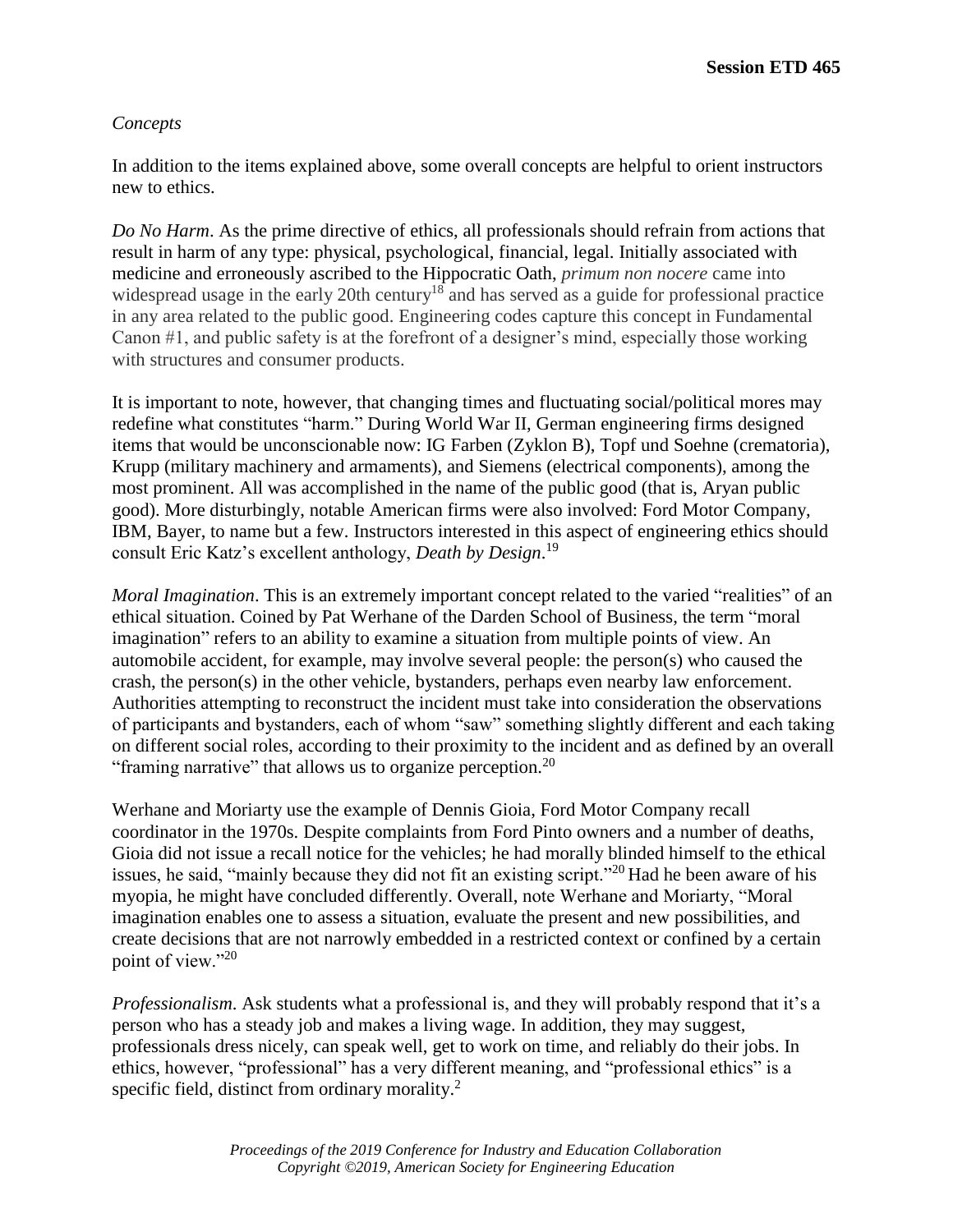According to the literature, professionals display certain primary traits: Michael Bayles mentions extensive training (including advanced degrees), a "significant intellectual component," and an obligation to provide a service to society;<sup>21</sup> for John Kultgen, professionalism involves an responsibility to repay society, a sense of altruism reinforced by offering service in the public arena, including *pro bono* work.<sup>22</sup> Continuing education is also an essential characteristic, as is autonomy in practice and a duty to support intellectual activity via professional organizations, publications, and conferences.<sup>23</sup> Joan Callahan best summarizes professionalism when she equates it to a "calling,"<sup>24</sup> a deep, lifelong, passionate commitment that emanates from an "intrinsic motivation."<sup>25</sup>

# **Approaches**

As one of the ancient fields of study, ethics includes many approaches to analyzing moral quandaries have been developed over the centuries. Those explained below indicate major approaches, which may or may not prove successful in an integrated environment.

## *Moral Theory*

Typically, a stand-alone ethics course offered through a philosophy department involves students learning about moral theories and then applying them to the cases being examined. However, as Lawlor notes, this approach "could lead to a particularly crude form of relativism, where students take the answers to ethical questions to be relative to moral theories, such that they think the idea is to pick a moral theory and then simply follow it to its conclusions."<sup>26</sup> Viewing ethical decisions as relativistic is a common response, especially from students new to the field. If anything, however, moral theories contribute to ethical deliberation by providing a common standard for judgment and consistency in decision making.

# *Principles*

Ethical principles provide an underlying framework for analyzing ethical situations. Introduced in 1979 by Beauchamp and Childress as a way of resolving biomedical problems, the four original principles of autonomy (self-governance in matters relating to an individual including respect for persons), beneficence (doing good), justice (maintaining equity), and nonmaleficence (avoiding harm)<sup>27</sup> apply equally to other professional fields.

In engineering, several additional principles are useful in ethical deliberation, especially in cases involving whistleblowing or corporate ethics:

- Disclosure: revealing confidential or proprietary information
- Fidelity: adhering to agreements
- Truth-telling: avoiding lying and misleading statements

Since engineers typically work for organizations, disclosure assumes an importance, as does autonomy. In whistleblowing situations, for example, whistleblowers typically release proprietary documents, thus disclosing essential materials that substantiate allegations of wrongdoing. In the 1970s, Karen Silkwood, a technician and union activist at Kerr-McGee's Cimarron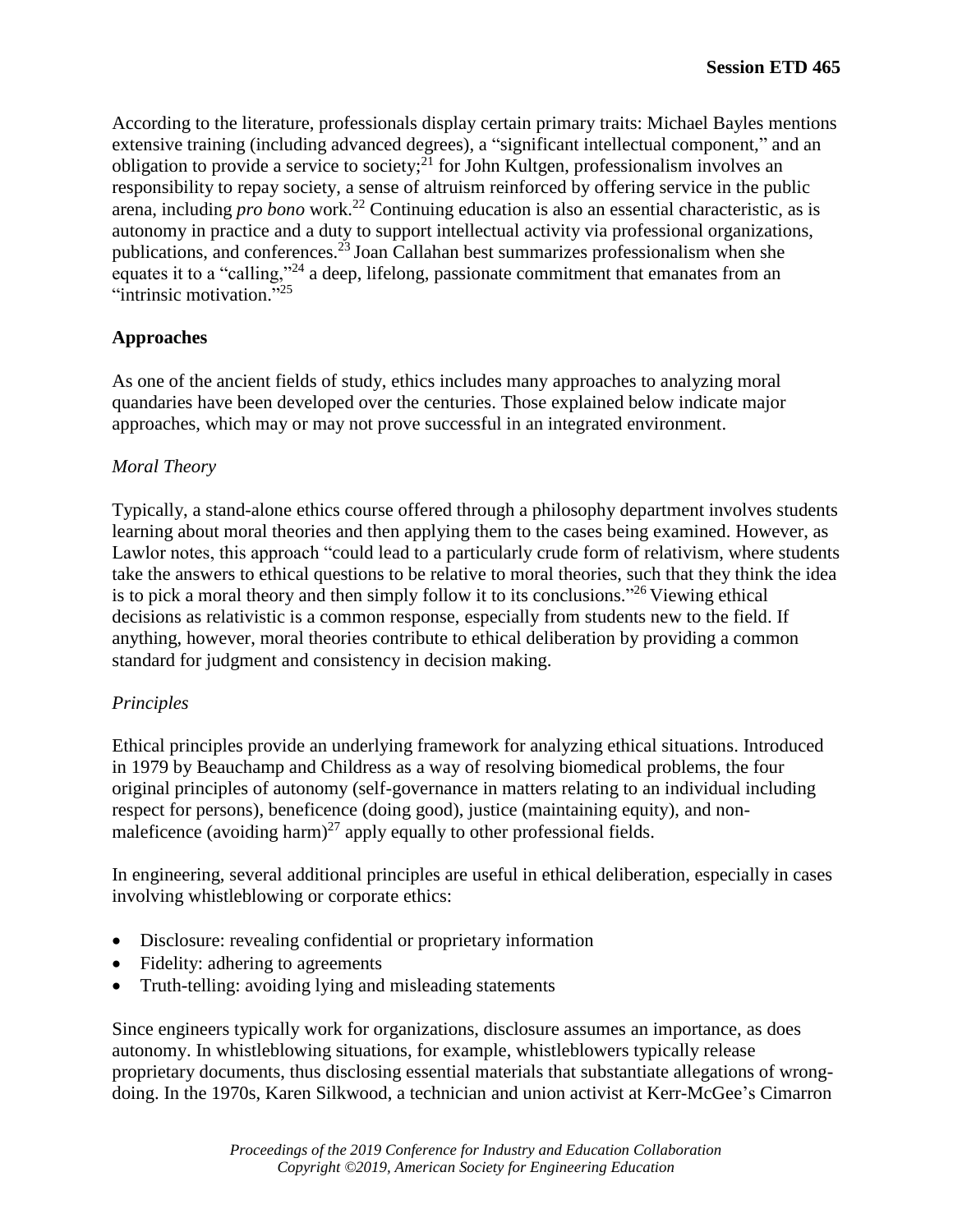Fuel Fabrication Site near Crescent, Oklahoma, collected documentation to illustrate the assembly of faulty fuel rods for the Hanford breeder reactors, the absence of some 40 pounds of plutonium pellets, and lax health and safety safeguards for plant workers. For her efforts, she was deliberately contaminated with plutonium<sup>28</sup> and killed on her way to meet with a *New York Times* reporter. Silkwood's car was run off the road and into a concrete culvert. When the car was discovered later that evening, Silkwood was dead and the documentation missing.<sup>29</sup> The Silkwood case is a stunning example of violations of the principles mentioned above.

### *Professional Codes*

According to Michael Davis, introducing ethics with a discussion of professional codes is appropriate, especially in lower-division courses. $<sup>2</sup>$  In fact, Davis suggests holding students</sup> accountable for the class behavior according to the codes, to help students internalize their professional obligations.

Familiarity, however, is not enough. Deborah Johnson, University of Virginia, explains that interpretation and application are also necessary skills. She recommends a four-fold approach:

- Knowledge (of codes and standards)
- Skill (the ability to identify ethical issues)
- Reasoning (the ability to make moral decisions)
- Motivation (the will to take action)  $30$

Students also need to understand a professional code does not provide a roadmap for action (with notable exceptions, such as the American Medical Association) but rather focuses on advice and guidelines. Indeed, when I ask my students what they think about their codes, the typical answer is "vague" or "short"; they expected more detail and specific guidance about what to do in a given situation. Sharing ethicist Caroline Whitback's comments is helpful, "codes embody the profession's accumulated wisdom about its practice, the morally significant problems that arise, and appropriate limits, priorities, and prudent measure for avoiding potential moral pitfalls."<sup>31</sup> Rather than a specific roadmap, they are more like helpful hints.

### **Case Methodology**

Of all the methods for teaching applied ethics, case studies have enjoyed great success, especially when integrated into technical courses.<sup>32</sup> Cases have a rich history, dating to the ancient Greeks, initial Christian parables, and early Chinese philosophers, such as Confucius; all depended on short narratives with a moral message that required mental deliberation to uncover.<sup>33, 34</sup> The narrative element is seductive, as humans are naturally drawn to stories as a way to discern meaning. As Jonathan Gottschall, author of *The Storytelling Animal*, explains, "Humans live in a storm of stories. We live in stories all day long, and dream in stories all night long. We communicate through stories and learn from them. We collapse gratefully into stories after a long day at work. Without personal life stories to organize our experience, our own lives would lack coherence and meaning."<sup>35</sup> Stories provide structure, add borders to raw experience, and help us recognize significance. In the classroom, stories—cases—can dramatically affect how students learn and add an emotional element to what some assume is a dry, perhaps irrelevant, subject.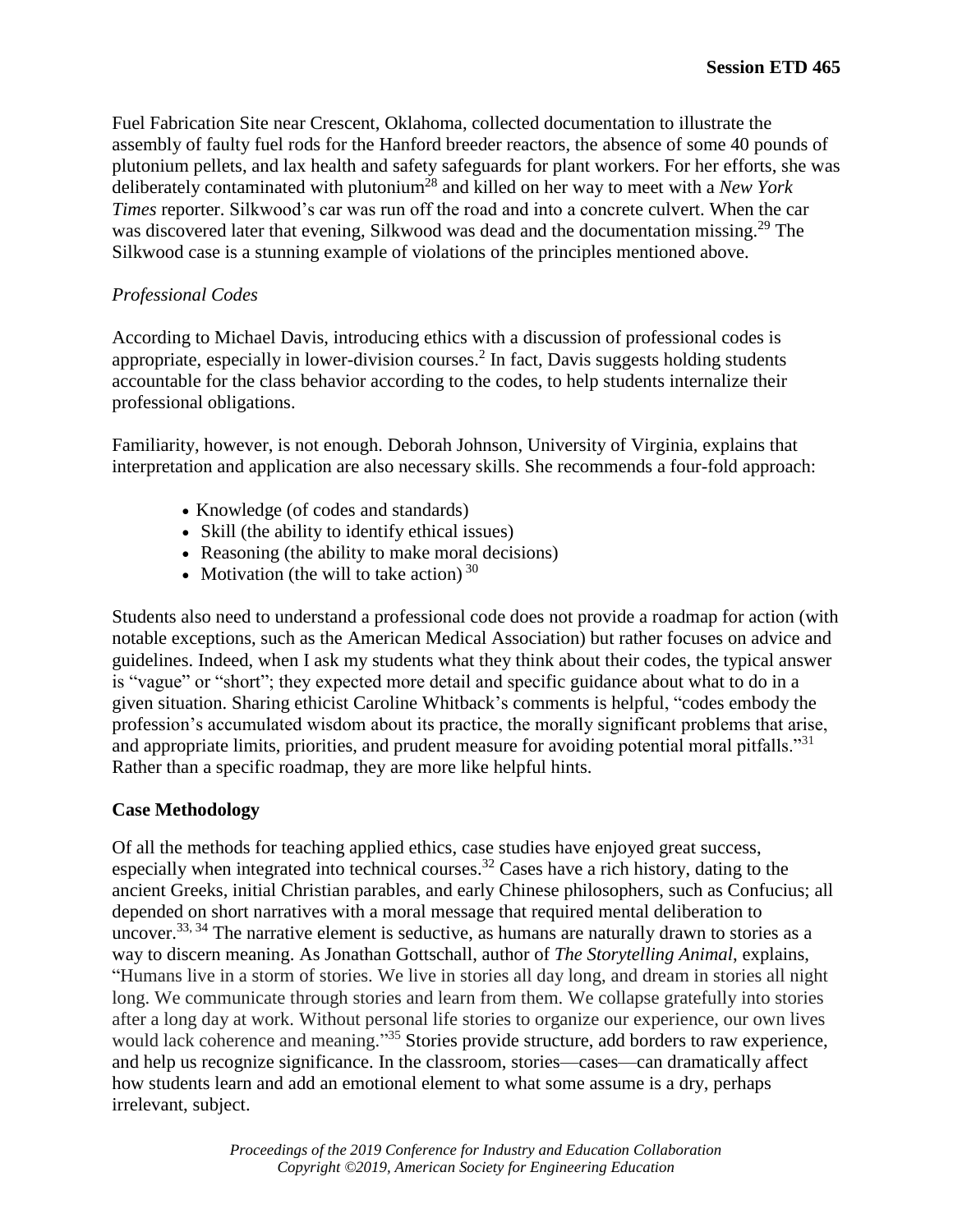In 19th century America, Christopher Columbus Langdell, dean of the Harvard Law School, introduced cases into law classes, which constituted a "pedagogical coup" (p. 307) compared to the ponderous lecture and textbook methods then in vogue. The former was compared to "pump[ing] laboriously into sieves. The water may be wholesome but it runs through" (p. 318). Even though the case method, which has become the cornerstone of legal education, had and has its detractors, its chief benefit is teaching students to "think like lawyers" (p. 325), focusing on reasoning rather than rote memorization and recitation.<sup>36</sup>

While cases remain a staple in legal education, they have filtered into other academic fields as well: business, medicine, ethics, engineering. As a teaching methodology, cases present a number of advantages compared to the standard lecture method, including

- Actively engaging for students, rather than passive listening<sup>37</sup>
- Learning from the experience of others $38$
- Exercising the moral imagination by examining a problem from multiple perspectives<sup>39</sup>
- Developing analytical skills $40$

Cases exhibit an impressive variety: some are short and simple while others are long and complex; some are hypothetical while others are real; some focus on one area while others are multidisciplinary; and some have one obvious answer while others invite a variety of responses.

A course will typically dictate which cases are most appropriate. However, this seasoned ethics instructor recommends some guidelines:

- Choose a case that meets course objectives. Otherwise, students might be confused about the purpose of including it.
- Consider time. Planning to examine a large case, such as the Chernobyl disaster, in one class period is fanciful. Big cases require more time, both for initial information and analysis.
- Use real cases or those based on real incidents. "Real" ethics is messy; confected scenarios in textbooks generally lack complexity and may focus on one "right" answer.
- Research the case. Know detailed information and consider ethical perspectives.
- Have students work in groups. This technique will help to develop their moral imaginations and allow them to learn from their peers.
- Allow students to guide the discussion. For chatty instructors, this may be difficult but letting go of power helps students to "own" the ethics information.

As with any topic associated with ethics, resources abound. The following websites, however, offer engineering-oriented cases that are very useful for class. All are real cases, and many include discussions of code violations.

# *National Society of Professional Engineers*

The NSPE's Board of Ethical Review consists of "a panel of engineering ethics experts that has served as the profession's guide through ethical dilemmas."<sup>41</sup> Members and non-members alike can access hundreds of cases the BER has considered, dating to 1961. Cases range from technical problems encountered on the job to political involvement; each includes an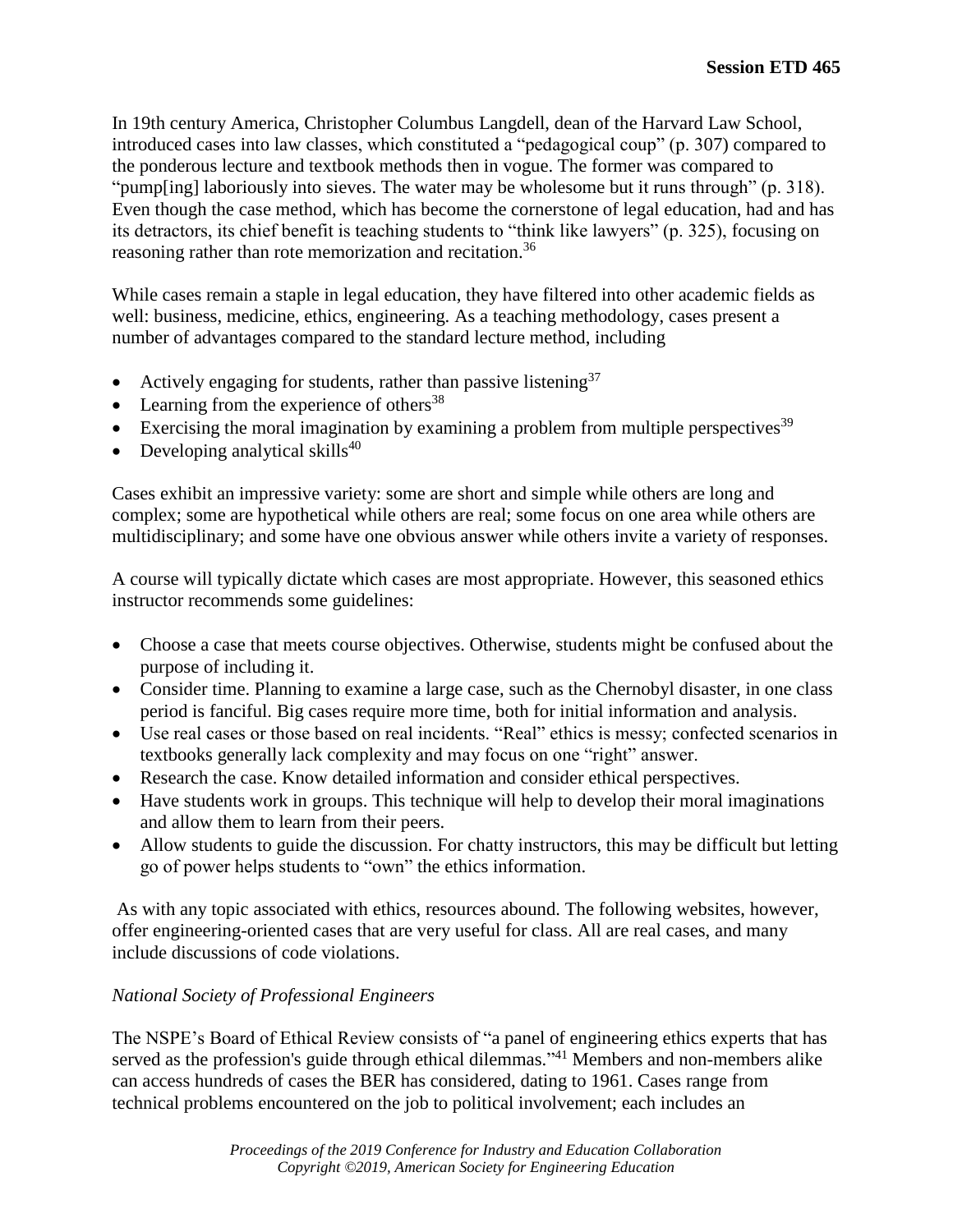anonymized description of the case, questions arising from the case, applicable code provisions, and board discussion notes. Since these cases are very specific and narrow, they are ideal for class discussion, especially for instructors with limited time.

## *Murdough Center for Engineering Professionalism*

Located at Texas Tech University, the Murdough Center has a wealth of ethics resources, including 42 ethics cases. The first 28 are from the "Ethics Case of the Month" series produced by Ron Bucknam at the University of Washington; the rest were developed by the Applied Ethics in Professional Practice Program of the National Institute for Engineering Ethics.<sup>42</sup> All cases are downloadable in Word, based on real-world scenarios, and include a description of the case (with appropriate documentation, if necessary), alternate approaches, and comments from the original forum participants and the Board of Review members.

In addition to cases, the site includes films, professional development opportunities, a resource guide, and an NIEE reference book, *Engineering Ethics—Concepts, Viewpoints, Cases and Codes*.

### *Online Ethics Center*

OEC is a virtual ethics center sponsored by the National Academies of Science, Medicine, and Engineering. While it is not a dedicated engineering ethics center, its 575-case collection compiles a number of engineering cases from a variety of sources, subject indexed. In addition to cases, the site includes bibliographies, teaching materials, assessment guidelines, multimedia resources, videos, workshop materials, original research—in short, the OEC is comprehensive in science, mathematics, and engineering ethics areas.<sup>43</sup>

### *Center for the Study of Ethics in the Professions*

While CSEP at Illinois Institute of Technology serves as a major repository for ethics across the curriculum materials, it also includes a sizable engineering ethics collection, including cases collected from various sources, links to ethics centers and university websites, and journals. CSEP also has an ethics library with dozens of valuable sources, as well as a subject-indexed collection of bibliographies. <sup>44</sup>

A major contribution is the center's collection of professional codes. The engineering section boasts 77 different codes, with some international statements as well as domestic. Interestingly, the collection includes different versions of some codes; for example, the NSPE entry has 30 different versions of the code, dating to 1946. An illuminating class exercise could involve students comparing older versions of the code with the most current and linking changes to social conditions or comparing a US code with an international one.

### *Other Sources*

The sites listed above are ethics centers; other sites are available for research and preparation, including those of professional societies. IEEE, for example, publishes *Technology and Society*,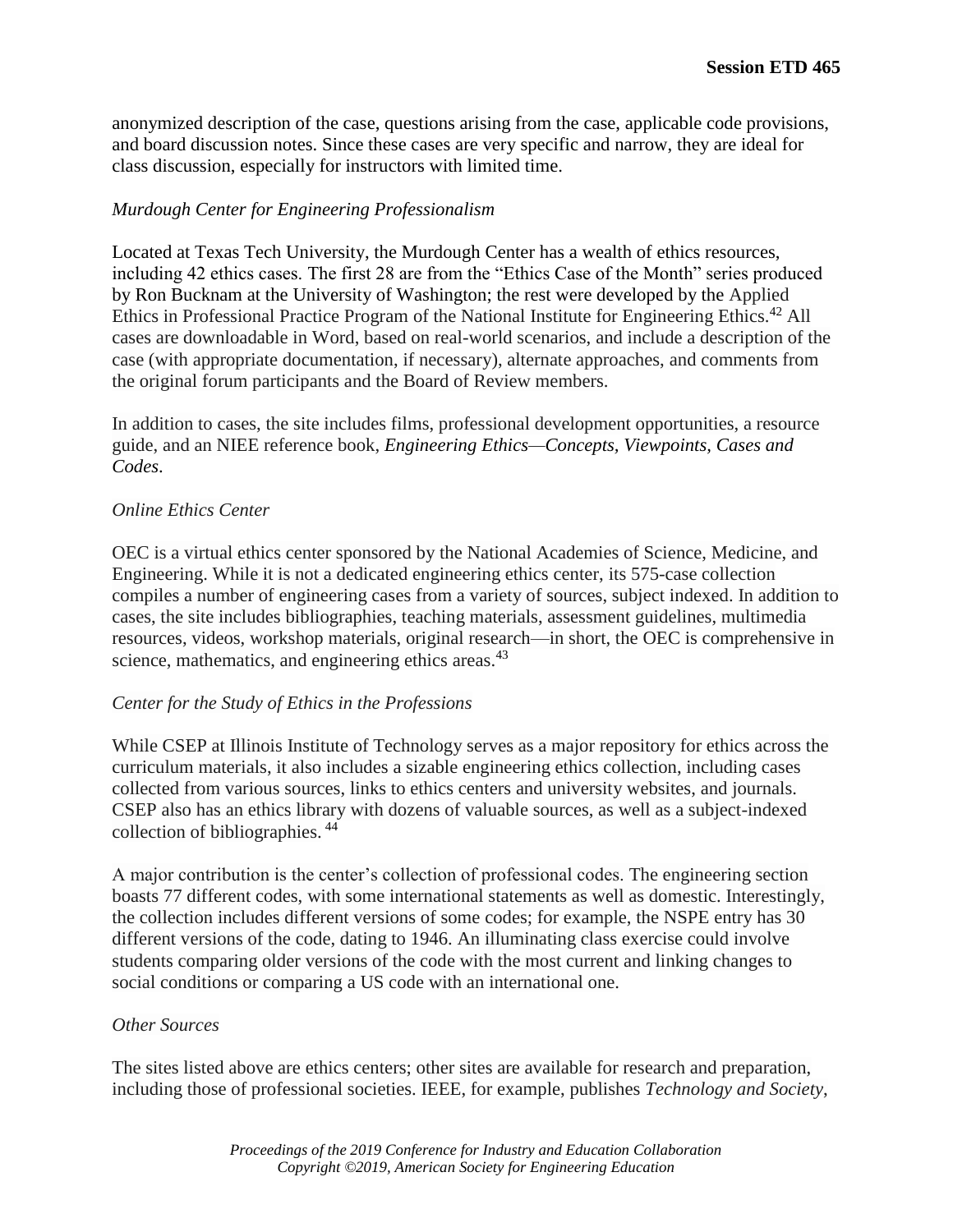which examines the impacts of technology on society and frequently includes articles on ethics.<sup>45</sup> ASME has a link to a short book, *A Guide to Teachers of Engineering Ethics*, available through its website,<sup>46</sup> and the ASCE's Committee on Professional Conduct publishes a column consisting of ethics cases and commentary in its monthly journal, *Civil Engineering Magazine*. They are also reprinted on the ASCE website.<sup>47</sup>

University websites are also helpful sources for ethics cases. Santa Clara University's Markkula Center, for example, has created an organization called "Hackworth Engineering Ethics Fellows." This group has collected 40 ethics-related stories from Silicon Valley engineers.<sup>48</sup> As a final example, professors at Texas A&M University in College Station have received several NSF grants to develop materials for teaching engineering ethics, including large cases (Challenger, Hyatt Regency), smaller cases developed with ethics professors from other universities, and a whole set of numerically-based courses for mechanical engineering courses.<sup>49</sup>

## **Conclusions**

Integrating ethics into technical courses is, perhaps, an ethical imperative, one that also has personal resonance. As our students will transform into professionals who will assume responsibility for the safety, health, and welfare of the public, it is essential that they understand what that means. "Hold paramount" is a truly enormous obligation. The best students understand that the complexities of engineering and technology extend beyond technical knowledge.

Instructors who educate themselves about ethics may also find it transformative. While ethics is a "value added" to classes, subtle personal development may also occur. The world seen through an ethics prism is a different place. In my own case, I heard a presentation by Roger Boisjoly, an engineer from Morton Thiokol and one of three whistleblowers in the Challenger disaster, at the 1988 ASEE conference in Portland just two short years after Challenger and the ensuing investigation. His presentation was so touching that I spent days afterwards thinking about it. My professional and intellectual life took a left-hand turn after that: Boisjoly and I shared a 20-year friendship, I became active in an ethics professional organization, and every class I taught featured ethics as a major component.

Learning about ethics changed my life: my thinking improved, as did my teaching. I saw my students in a new light, and I felt a renewed sense of commitment. While I'm not suggesting that everyone who studies and teaches ethics will have a similar experience, engineering ethics underscores the interdependency of creators and creation. And this brings us back to the beginning: "Knowing engineering ethics is as much a part of knowing how to engineer as knowing how to calculate stress or design a circuit is."<sup>2</sup>

# **References**

- 1. Cruz, J. A., & Frey, W. J. (2003). An effective strategy for integrating ethics across the curriculum in engineering: An ABET 2000 challenge." *Science and Engineering Ethics*, *9*, 543-568.
- 2. Davis, M. (1999). *Teaching ethics across the curriculum.* Retrieved from <http://www.onlineethics.org/CMS/edu/instructessays/curriculum.aspx>
- 3. ABET. (n.d.). *Criteria for accrediting engineering programs, 2018-2019*. Retrieved from [http://www.abet.org/accreditation/accreditation-criteria/criteria-for-accrediting-engineering-programs-2018-](http://www.abet.org/accreditation/accreditation-criteria/criteria-for-accrediting-engineering-programs-2018-2019/#GC3) [2019/#GC3](http://www.abet.org/accreditation/accreditation-criteria/criteria-for-accrediting-engineering-programs-2018-2019/#GC3)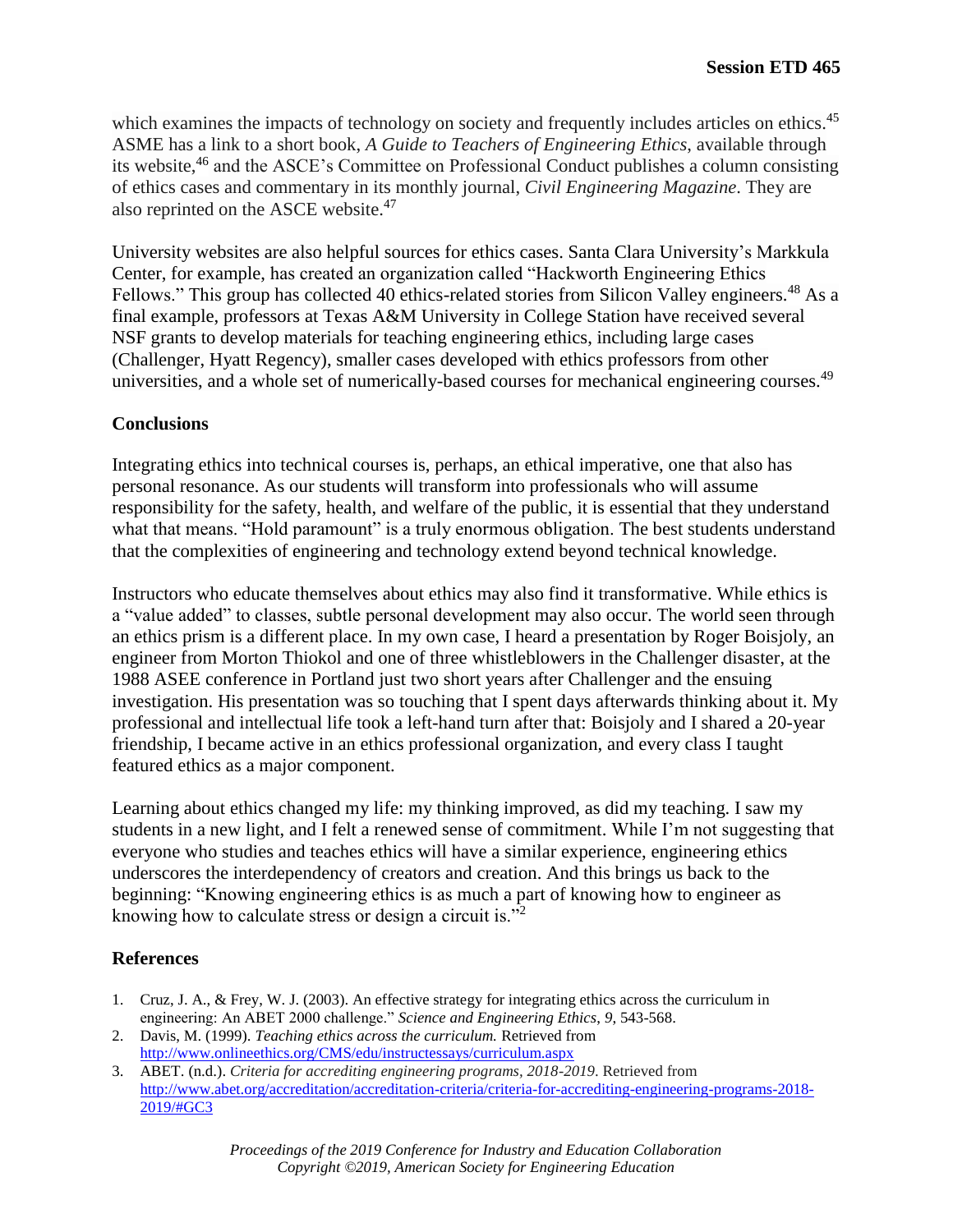- 4. ABET. (n.d.). *Criteria for accrediting engineering technology programs, 2018-2019*. Retrieved from [http://www.abet.org/accreditation/accreditation-criteria/criteria-for-accrediting-engineering-technology](http://www.abet.org/accreditation/accreditation-criteria/criteria-for-accrediting-engineering-technology-programs-2018-2019/#GC3)[programs-2018-2019/#GC3](http://www.abet.org/accreditation/accreditation-criteria/criteria-for-accrediting-engineering-technology-programs-2018-2019/#GC3)
- 5. Fieser, J., & Dowden, B. (Eds.). (1995-2018). *Internet encyclopedia of philosophy*. Retrieved from [https://www.iep.utm.edu](https://www.iep.utm.edu/)
- 6. Listner, J. (2018). The effects of technology on work ethics. *Chron*. Retrieved from <https://smallbusiness.chron.com/effects-technology-work-ethics-18716.html>
- 7. Winner, L. (1988). *The whale and the reactor*. Chicago: University of Chicago Press.
- 8. Gillum, J. D. (2000). Professionalism, responsibility, and engineering ethics. *Forensic Engineering*, 57-65.
- 9. See, for example, Ladd, J. (1991). [Bhopal: An essay on moral responsibility and civic virtue.](https://philpapers.org/go.pl?id=JOHBAE&proxyId=&u=http%3A%2F%2Fdx.doi.org%2F10.1111%2Fj.1467-9833.1991.tb00022.x) *[Journal of Social Philosophy](https://philpapers.org/asearch.pl?pub=594)*, *22*(1), 73-91.
- 10. Herkert, J., Wetmore, J., Canary, H., & Ellison, K. (2009). Integrating microethics and macroethics in graduate science and engineering education: Developing instructional models. *ASEE Annual Conference Proceedings*. Retrieved from [https://peer.asee.org/integrating-microethics-and-macroethics-in-graduate-science-and](https://peer.asee.org/integrating-microethics-and-macroethics-in-graduate-science-and-engineering-education-developing-instructional%20-models.pdf)[engineering-education-developing-instructional -models.pdf](https://peer.asee.org/integrating-microethics-and-macroethics-in-graduate-science-and-engineering-education-developing-instructional%20-models.pdf)
- 11. Nichols, S. P., & Weldon, W. F. (n.d.). *Professional responsibility: The role of the engineering in society*. Retrieved from<http://www.me.utexas.edu/~srdesign/paper/>
- 12. Much has been written about this tragedy. See, for example, Blitz, M. (2015, March 12). On occasions like this, I envy the dead: The St. Francis Dam disaster. *Smithsonian*. Retrieved from <https://www.smithsonianmag.com/history/occasions-i-envy-dead-st-francis-dam-disaster-180954543/?page=1>
- 13. NSPE. (2018, July). *Code of ethics for engineers*. Retrieved from [https://www.nspe.org/sites/default/files/resources/pdfs/Ethics/CodeofEthics/NSPECodeofEthicsforEngineers.pd](https://www.nspe.org/sites/default/files/resources/pdfs/Ethics/CodeofEthics/NSPECodeofEthicsforEngineers.pdf) [f](https://www.nspe.org/sites/default/files/resources/pdfs/Ethics/CodeofEthics/NSPECodeofEthicsforEngineers.pdf)
- 14. Kimbrell, A. (2001, September 30). Technotopia. *Yes! Magazine*. Retrieved from <https://www.yesmagazine.org/issues/technology-who-chooses/technotopia>
- 15. Vesilind, P. A., & Gunn, A. S. (2015). *Hold paramount: The engineer's responsibility to society*. Boston: Cengage.
- 16. ASCE. (2017, July 29). *Code of ethics*. Retrieved from [https://www.asce.org/uploadedFiles/About\\_ASCE/Ethics/Content\\_Pieces/Code-of-Ethics-July-2017.pdf](https://www.asce.org/uploadedFiles/About_ASCE/Ethics/Content_Pieces/Code-of-Ethics-July-2017.pdf)
- 17. Vanderbilt University. (2018). *Teaching sustainability*. Retrieved from [https://cft.vanderbilt.edu/guides-sub](https://cft.vanderbilt.edu/guides-sub-pages/teaching-sustainability/)[pages/teaching-sustainability/](https://cft.vanderbilt.edu/guides-sub-pages/teaching-sustainability/)
- 18. Smith, C. M. (2005, April). Origin and uses of *primum non nocere*—Above all, do no harm! *Journal of Clinical Pharmacology*, *45*(4), 371-377.
- 19. Katz, E. (2006). *Death by design: Science, technology, and engineering in Nazi Germany*. New York: Pearson Longman.
- 20. Werhane, P. H., and Moriarty, B. (2009). Moral imagination and management decision making. Retrieved from [http://www.corporate-ethics.org/pdf/moral\\_imagination.pdf](http://www.corporate-ethics.org/pdf/moral_imagination.pdf)
- 21. Bayles, M. D. (1989). *Professional ethics*. Belmont, CA: Wadsworth.
- 22. Kultgen, J. H. (1988). *Ethics and professionalism*. Philadelphia: University of Pennsylvania.
- 23. Robinson, S., Dixon, R., Preece, C., & Moodley, K. (2007). *Engineering, business, and professional ethics*. New York: Elsevier.
- 24. Callahan, J. C. (1988). *Ethical issues in professional life*. New York: Oxford.
- 25. Beaton, C. (2016, October 23). *The psychology of professional purpose: How to follow your calling* Retrieved from [https://www.forbes.com/sites/carolinebeaton/2016/10/23/the-psychology-of-professional-purpose-how-to](https://www.forbes.com/sites/carolinebeaton/2016/10/23/the-psychology-of-professional-purpose-how-to-follow-your-calling/)[follow-your-calling/](https://www.forbes.com/sites/carolinebeaton/2016/10/23/the-psychology-of-professional-purpose-how-to-follow-your-calling/)
- 26. Lawlor, R. (2007, June). Moral theories in teaching applied ethics. *Journal of Medical Ethics*, *33*(6), 370-372.
- 27. Beauchamp, T. L., & Childress, J. F. (2001). *Principles of biomedical ethics*. (5th ed.). New York: Oxford.
- 28. Cooper, N. (ed.). (1995). The Karen Silkwood story. *Los Alamos Science*, *23*, 252-255. Retrieved from [https://permalink.lanl.gov/object/tr?what=info:lanl-repo/lareport/LA-UR-95-4005-14\]](https://permalink.lanl.gov/object/tr?what=info:lanl-repo/lareport/LA-UR-95-4005-14)
- 29. Rashke, R. (1981). *The killing of Karen Silkwood: The story behind the Kerr-McGee plutonium case*. New York: Houghton Mifflin.
- 30. Johnson, D. G. (2017). Can engineering ethics be taught? *The Bridge*, *47*(1), 59-64. Retrieved from <https://www.nae.edu/19582/Bridge/168631/168649.aspx>
- 31. Whitbeck, C. (2004). Responsibility and creativity in engineering. In National Academy of Engineering. (Ed.). *Emerging technologies and ethical issues in engineering: Papers from a workshop*. Washington, DC: National Academies Press. doi:<https://doi.org/10.17226/11803>